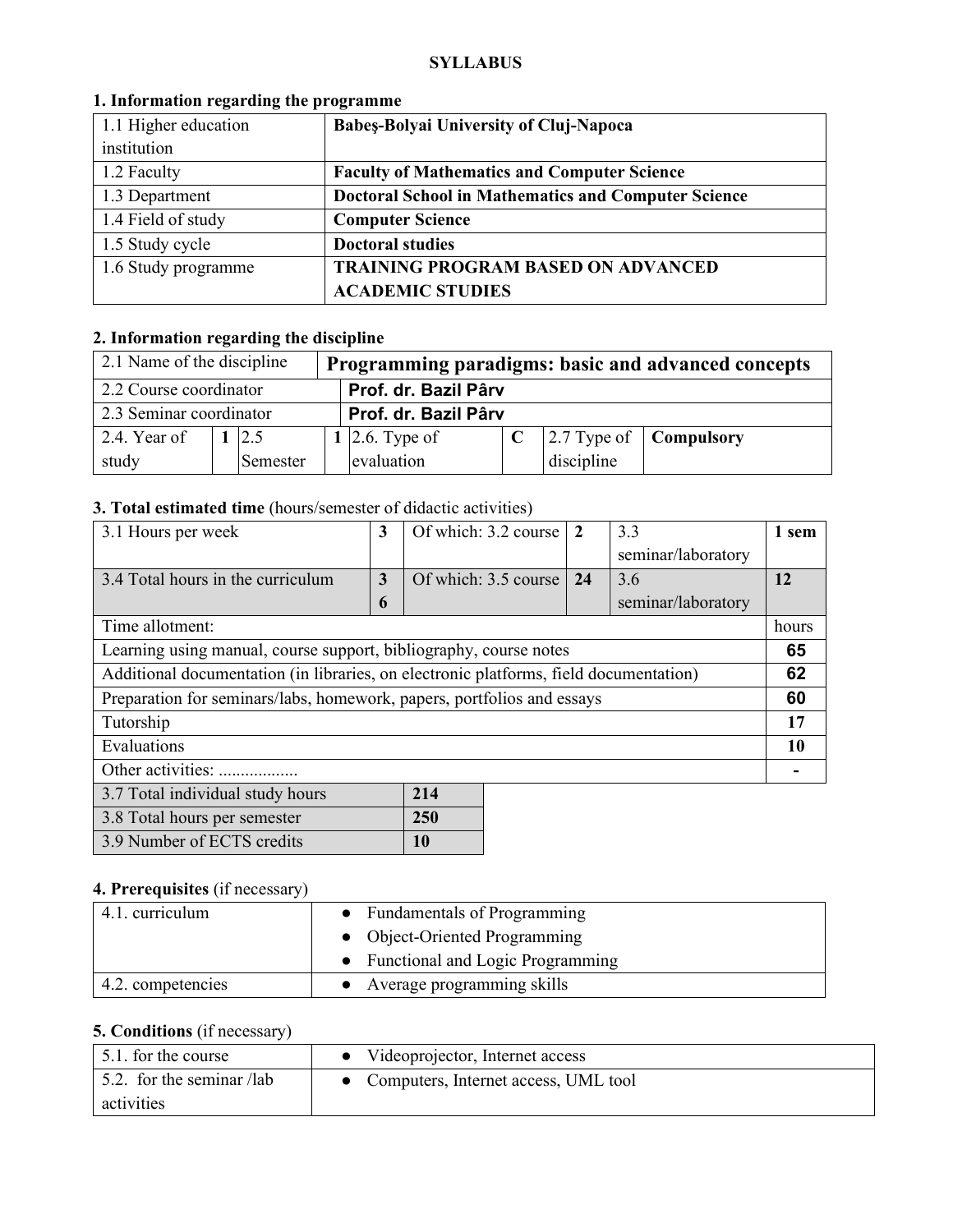### **6. Specific competencies acquired**

|       | о: оресніе соніреалісіся асцин са                                                              |
|-------|------------------------------------------------------------------------------------------------|
| Prof  | Understanding and working with basic concepts in computer programming;                         |
| essio | Capability of analysis and synthesis;                                                          |
| nal   | Proficient use of tools and languages specific to software systems development;<br>$\bullet$   |
| com   | Knowing the specifics of main programming paradigms.<br>$\bullet$                              |
| pete  |                                                                                                |
| ncies |                                                                                                |
|       |                                                                                                |
| Tran  | Professional communication skills; concise and precise description, both oral and<br>$\bullet$ |
| svers | written, of professional results;                                                              |
| al    | Independent work capabilities; able to fulfill different roles;<br>$\bullet$                   |
| com   | Antepreneurial skills.<br>$\bullet$                                                            |
| pete  |                                                                                                |
| ncies |                                                                                                |
|       |                                                                                                |
|       |                                                                                                |

## **7. Objectives of the discipline** (outcome of the acquired competencies)

| 7.1 General objective of the<br>discipline | Know and understand fundamental concepts of programming.<br>$\bullet$<br>Be able to apply different programming paradigms to different<br>programming projects |
|--------------------------------------------|----------------------------------------------------------------------------------------------------------------------------------------------------------------|
| 7.2 Specific objective of the              | At the end of the course, students should                                                                                                                      |
| discipline                                 | know the main features of different programming paradigms:                                                                                                     |
|                                            | procedural, object-oriented, concurrent, functional, logical, event-                                                                                           |
|                                            | based, scripting                                                                                                                                               |
|                                            | have a good understanding of the following concepts: value, type,                                                                                              |
|                                            | variable, binding, procedural abstraction, data abstraction, object, class,                                                                                    |
|                                            | component, interface, polymorphism;                                                                                                                            |
|                                            | learn the similarities and differences between different programming<br>$\bullet$                                                                              |
|                                            | paradigms in terms of the concepts they implement                                                                                                              |

## **8. Content**

| 8.1 Course                                                                                                                          | Teaching methods                                                                | Remarks |
|-------------------------------------------------------------------------------------------------------------------------------------|---------------------------------------------------------------------------------|---------|
| <i>Programming paradigms.</i> Definitions. Main<br>programming paradigms. Programming styles.<br>Evolution of programming languages | Interactive exposure<br>Explanation<br>Conversation<br>Didactical demonstration |         |
| 2. <i>Basic concepts 1</i> . Values and types. Variables and<br>storage                                                             | Interactive exposure<br>Explanation<br>Conversation<br>Didactical demonstration |         |
| <i>Basic concepts 2.</i> Bindings and scope. Control flow<br>3.                                                                     | Interactive exposure<br>Explanation<br>Conversation<br>Didactical demonstration |         |
| 4. <i>Advanced concepts 1</i> . Type systems. Composite<br>types                                                                    | Interactive exposure<br>Explanation<br>Conversation<br>Didactical demonstration |         |
| 5. <i>Advanced concepts 2</i> . Subroutines and control<br>abstraction (procedural abstraction)                                     | Interactive exposure<br>Explanation<br>Conversation<br>Didactical demonstration |         |
| 6. <i>Advanced concepts 3</i> . Data abstraction and object<br>orientation. Generic abstraction                                     | Interactive exposure<br>Explanation<br>Conversation<br>Didactical demonstration |         |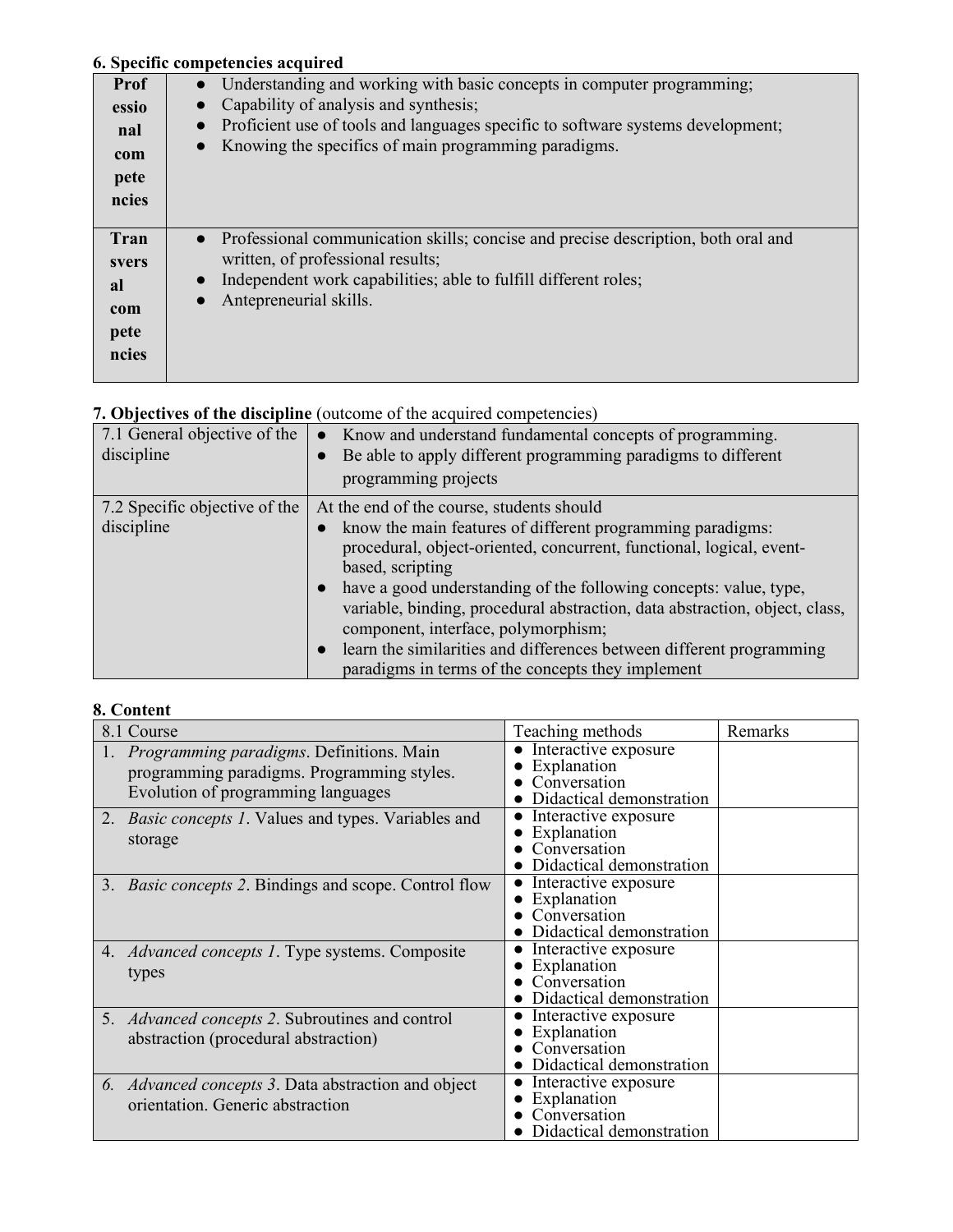| 7. Advanced concepts 4. Errors and events.                                                                                                                                                                                                                                                                                                                                                                                                                                                                                                                                                     | • Interactive exposure<br>• Explanation    |                   |
|------------------------------------------------------------------------------------------------------------------------------------------------------------------------------------------------------------------------------------------------------------------------------------------------------------------------------------------------------------------------------------------------------------------------------------------------------------------------------------------------------------------------------------------------------------------------------------------------|--------------------------------------------|-------------------|
| Concurrency                                                                                                                                                                                                                                                                                                                                                                                                                                                                                                                                                                                    | Conversation                               |                   |
|                                                                                                                                                                                                                                                                                                                                                                                                                                                                                                                                                                                                | · Didactical demonstration                 |                   |
| 8. Paradigms 1. Imperative programming                                                                                                                                                                                                                                                                                                                                                                                                                                                                                                                                                         | • Interactive exposure                     |                   |
|                                                                                                                                                                                                                                                                                                                                                                                                                                                                                                                                                                                                | • Explanation<br>• Conversation            |                   |
|                                                                                                                                                                                                                                                                                                                                                                                                                                                                                                                                                                                                | • Didactical demonstration                 |                   |
| 9. Paradigms 2. Object-oriented programming                                                                                                                                                                                                                                                                                                                                                                                                                                                                                                                                                    | • Interactive exposure                     |                   |
|                                                                                                                                                                                                                                                                                                                                                                                                                                                                                                                                                                                                | Explanation                                |                   |
|                                                                                                                                                                                                                                                                                                                                                                                                                                                                                                                                                                                                | Conversation<br>• Didactical demonstration |                   |
| 10. Paradigms 3. Concurrent programming                                                                                                                                                                                                                                                                                                                                                                                                                                                                                                                                                        | • Interactive exposure                     |                   |
|                                                                                                                                                                                                                                                                                                                                                                                                                                                                                                                                                                                                | • Explanation                              |                   |
|                                                                                                                                                                                                                                                                                                                                                                                                                                                                                                                                                                                                | Conversation                               |                   |
|                                                                                                                                                                                                                                                                                                                                                                                                                                                                                                                                                                                                | • Didactical demonstration                 |                   |
| 11. Paradigms 4. Functional programming                                                                                                                                                                                                                                                                                                                                                                                                                                                                                                                                                        | • Interactive exposure<br>• Explanation    |                   |
|                                                                                                                                                                                                                                                                                                                                                                                                                                                                                                                                                                                                | Conversation                               |                   |
|                                                                                                                                                                                                                                                                                                                                                                                                                                                                                                                                                                                                | Didactical demonstration                   |                   |
| 12. Paradigms 5. Logic programming                                                                                                                                                                                                                                                                                                                                                                                                                                                                                                                                                             | • Interactive exposure                     |                   |
|                                                                                                                                                                                                                                                                                                                                                                                                                                                                                                                                                                                                | • Explanation<br>• Conversation            |                   |
|                                                                                                                                                                                                                                                                                                                                                                                                                                                                                                                                                                                                | Didactical demonstration                   |                   |
| 13. Paradigms 6. Event-driven programming                                                                                                                                                                                                                                                                                                                                                                                                                                                                                                                                                      | • Interactive exposure                     |                   |
|                                                                                                                                                                                                                                                                                                                                                                                                                                                                                                                                                                                                | • Conversation                             |                   |
| 14. Paradigms 7. Scripting                                                                                                                                                                                                                                                                                                                                                                                                                                                                                                                                                                     | • Interactive exposure                     |                   |
|                                                                                                                                                                                                                                                                                                                                                                                                                                                                                                                                                                                                | • Explanation                              |                   |
|                                                                                                                                                                                                                                                                                                                                                                                                                                                                                                                                                                                                | Conversation                               |                   |
|                                                                                                                                                                                                                                                                                                                                                                                                                                                                                                                                                                                                | Didactical demonstration                   |                   |
| <b>Bibliography</b><br>SCOTT, MICHAEL L.: Programming Language Pragmatics, 4 <sup>th</sup> ed, Morgan-Kaufmann, 2016<br>1.                                                                                                                                                                                                                                                                                                                                                                                                                                                                     |                                            |                   |
| 2. SEBESTA, ROBERT W.: Concepts of Programming Languages, 10th ed, Pearson Education, 2012<br>3. SZYPERSKI, CLEMENS: Component Software. Beyond Object-Oriented Programming, Addison-Wesley (1st<br>ed. 1998, 2 <sup>nd</sup> ed. 2002 with GRUNTZ, DOMINIK and MURER, STEFAN).<br>4. STROUSTRUP, BJARNE: The C++ Programming Language Special Edition, Addison-Wesley, 2000 chapter<br>$\mathfrak{D}$<br>5. VAN ROY, PETER; HARIDI, SEIF: Concepts, Techniques and Models of Computer Programming, MIT<br>Press, 2004<br>6. WATT, David A.: Programming Language Design Concepts, Wiley, 2004 |                                            |                   |
| 7. WEGNER, PETER: Concepts and paradigms of OOP, OOPSLA '89 Keynote talk                                                                                                                                                                                                                                                                                                                                                                                                                                                                                                                       |                                            |                   |
| 8.2 Seminar / laboratory                                                                                                                                                                                                                                                                                                                                                                                                                                                                                                                                                                       | Teaching methods                           | Remarks           |
| 1. Establishing the programming language PL for                                                                                                                                                                                                                                                                                                                                                                                                                                                                                                                                                | Conversation, debate, case                 | Seminar is        |
| paper                                                                                                                                                                                                                                                                                                                                                                                                                                                                                                                                                                                          | studies, presentations                     | organized as a    |
| Paper title: Programming language analysis - PL                                                                                                                                                                                                                                                                                                                                                                                                                                                                                                                                                |                                            | total of 14 hours |
| Requirements for paper                                                                                                                                                                                                                                                                                                                                                                                                                                                                                                                                                                         |                                            | $-2$ hours every  |
| Calendar/schedule of seminars/activities                                                                                                                                                                                                                                                                                                                                                                                                                                                                                                                                                       |                                            | other week        |
| Weeks 1-4                                                                                                                                                                                                                                                                                                                                                                                                                                                                                                                                                                                      |                                            |                   |
| 2. Paper presentations phase 1<br>Weeks 5-9                                                                                                                                                                                                                                                                                                                                                                                                                                                                                                                                                    | Presentation, discussion                   |                   |
|                                                                                                                                                                                                                                                                                                                                                                                                                                                                                                                                                                                                |                                            |                   |
| 3. Paper presentation phase 2<br><b>Weeks 10-14</b>                                                                                                                                                                                                                                                                                                                                                                                                                                                                                                                                            | Presentation, discussion                   |                   |
| Paper final version<br>4.<br>Week 14                                                                                                                                                                                                                                                                                                                                                                                                                                                                                                                                                           |                                            |                   |
|                                                                                                                                                                                                                                                                                                                                                                                                                                                                                                                                                                                                |                                            |                   |
| <b>Bibliography</b>                                                                                                                                                                                                                                                                                                                                                                                                                                                                                                                                                                            |                                            |                   |
| Students will search and use programming paradigms documentation                                                                                                                                                                                                                                                                                                                                                                                                                                                                                                                               |                                            |                   |
| on the department server (win/labor/Romana/master/PP)                                                                                                                                                                                                                                                                                                                                                                                                                                                                                                                                          |                                            |                   |
| on the web, using main CS databases<br>The ELISA project http://jklunder.home.xs4all.nl                                                                                                                                                                                                                                                                                                                                                                                                                                                                                                        |                                            |                   |